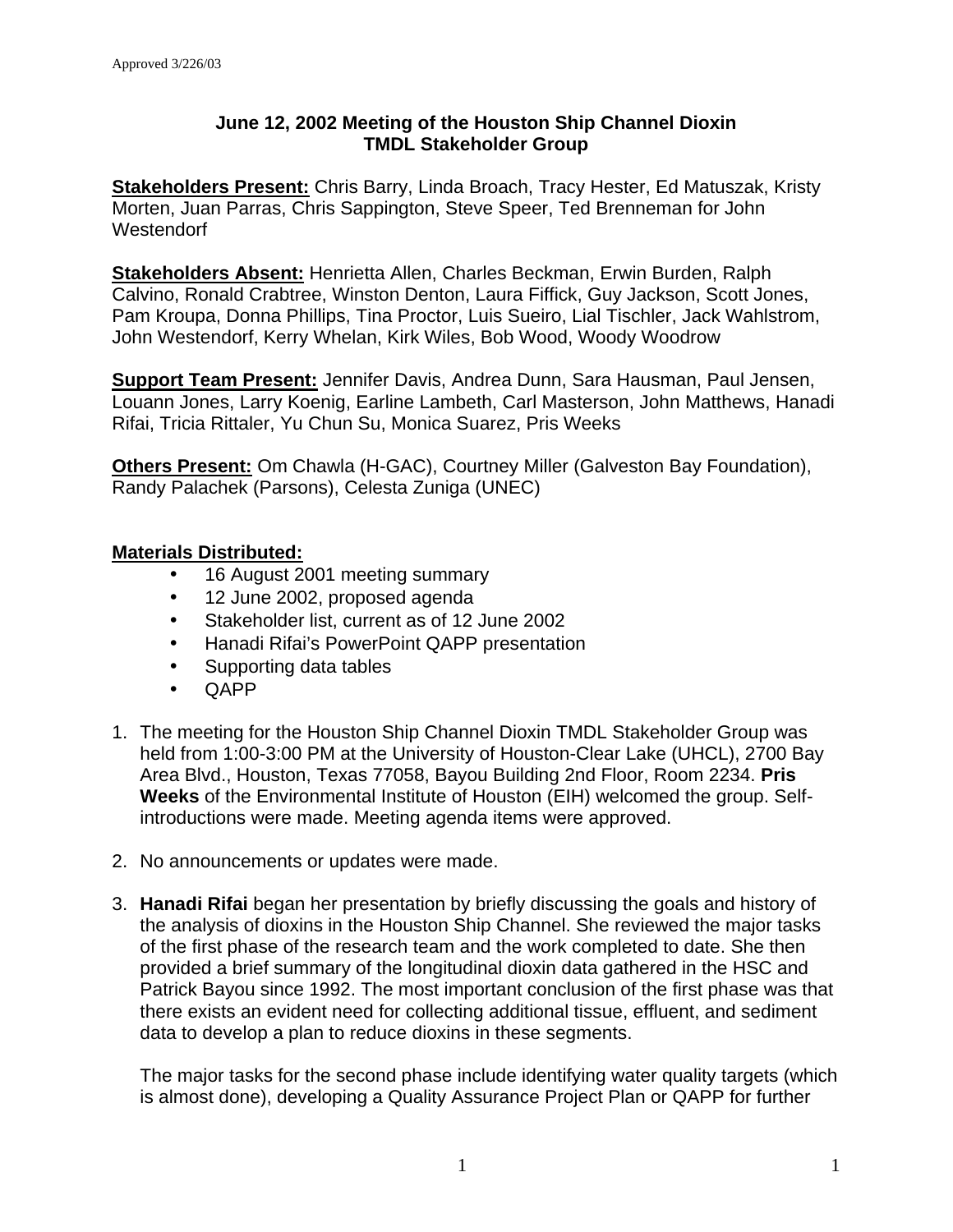data collection (feedback on which was a goal of this meeting), monitoring and collecting data (based on the approved QAPP), and creating a model of the fate and transport of dioxin in the designated segments. These tasks should be completed by August 2003. Stakeholder involvement would be a continuous element of all of these processes. The ultimate goal of the second phase would be to estimate TMDL allocations.

Since the last meeting on 16 August 2001, the research team has developed the phase two workplan, developed cost estimates and a project timeline, written a QAPP, defined model segmentation, and selected a model for mass-balance simulations.

An essential problem in developing a QAPP has been connecting dioxin levels in the water column, where dioxins are typically measured, with tissue levels, which are the basis for mandated standards. Resolving this issue means identifying water quality targets via one of two approaches: analyzing water concentrations using high volume sampling methods or using strictly tissue-based concentrations, tying bioaccumulation to water and sediment concentrations.

TNRCC standards specify a water concentration of 0.093 pg/L for saltwater fish and 0.47 ng/kg for fish tissue. However, the Texas Department of Health (TDH) and EPA have different standards, and those standards have been shifting and are hard to compare. An important task, therefore, is identifying a water quality target. The EPA and TNRCC tissue standards, for instance, are of the same order of magnitude, but the EPA has recently lowered their approved level from 0.7 pg/g to 0.26 pg/g. The TDH value is an order of magnitude higher than both EPA and TNRCC, although TDH assumes that exposure occurs over a 30-year period rather than the EPA and TNRCC's 70-year model. **Randy Palachek** pointed out that the TDH's acceptable cancer risk level is also an order of magnitude higher than EPA and TNRCC levels. **Kristy Morten** asked if there had been any discussion between TDH and TNRCC. **Randy Palachek** said that has been contact between EPA and TDH.

**Pris Weeks** then asked what methods of rectifying standards vis a vis local conditions had been considered or developed. In other words, what type of person was assumed to be consuming fish for the risk levels, and did those assumptions match the profiles of communities near our segments? **Randy Palachek** said the estimates were very conservative on the part of TDH, TNRCC, and EPA. These risk levels had been set for their vision of a recreational fisher, based on assumptions about serving size, length of exposure, and the source of the fish. A different set of assumptions would have to be used, for instance, with coastal Native Americans. **Larry Koenig** then wondered if eating ten times the amount of fish as defined in these assumptions would translate into ten times the amount of risk. **Randy Palachek** said that was true. **Hanadi Rifai** added that these rates translated into cancer rates above "normal" background rates.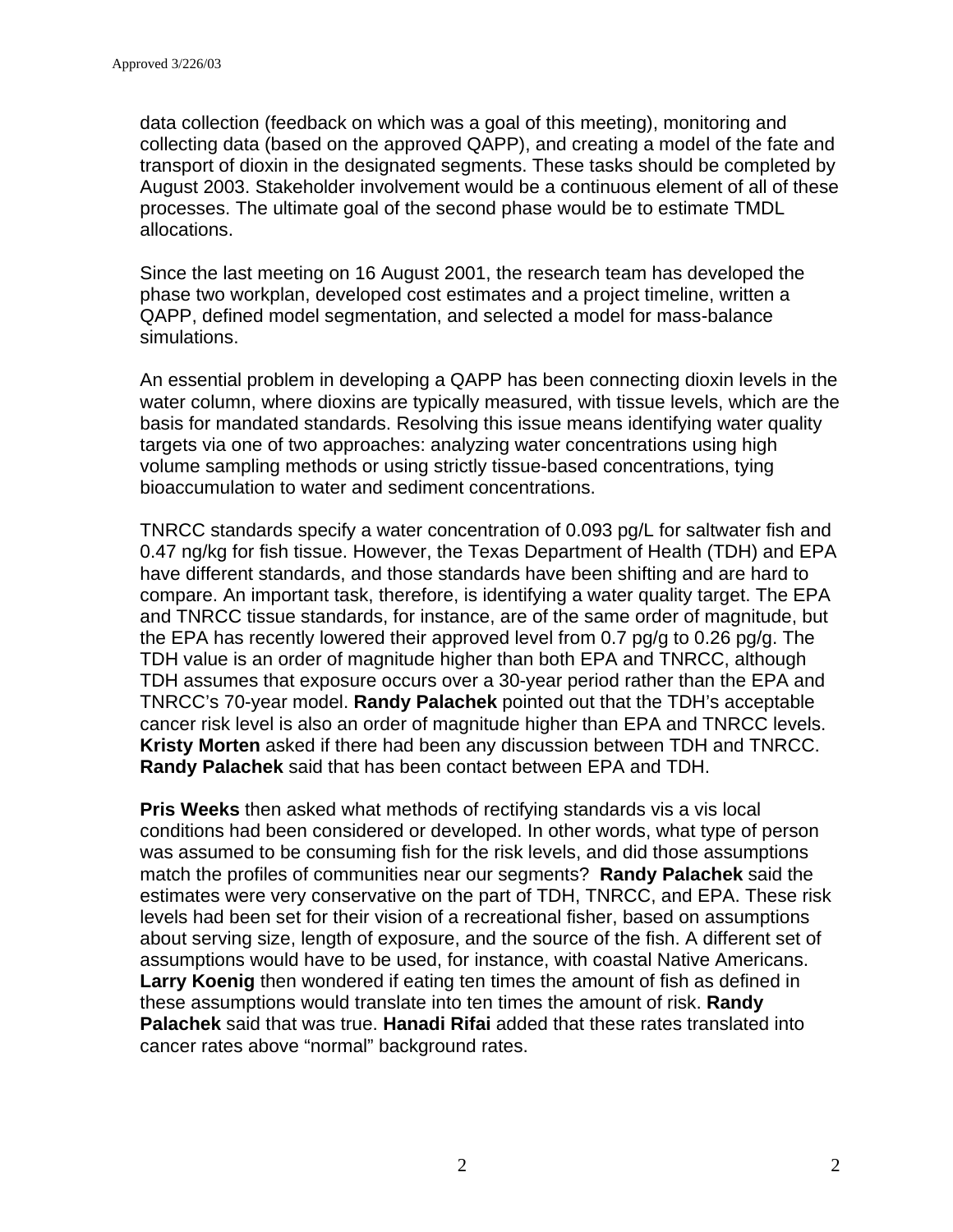**Hanadi Rifai** then said that another important task is to develop a QAPP. The first draft was submitted to TNRCC on 7 May 2002. Comments on the first draft have already been addressed, and a second draft based on those comments is being prepared now. **Tracy Hester** then asked if the second draft would include new TRI data. And how will sampling stations change? **Hanadi Rifai** stated that she would address those questions in the new draft.

**Hanadi Rifai** then presented some highlights from the QAPP on reporting limits for dissolved water, solids, and air. The Ambient Water Reporting Limits (AWRL) for each type come from TNRCC standards. **Chris Barry** noted that these AWRLs differed from target standards. **Hanadi Rifai** replied that AWRL levels are higher than the standards and may need to be lowered. **Linda Broach** asked what other congeners were found. **Randy Palachek** said that pentas, heptas, and furans were included but not PCBs. **Hanadi Rifai** said that the complete list of congeners was found in the QAPP.

**Hanadi Rifai** then turned to talk about the data collection methods and TRACS. The water concentration measurements will use two kinds of samplers differing in their filtration systems for ambient water and effluent sampling versus runoff sampling. The research team is now selecting the labs to test these samples. The RFP has been sent to the dioxin labs, with audits to select the primary lab or labs. Quotations for other analyses are expected by the end of June 2002; only one lab will be selected.

The next major task is the monitoring and data collection process to establish baseline readings. All testing for in-stream water, in-channel sediment, and tissue will be conducted simultaneously. Locations will be sampled twice, with eight locations sampled four times to assess regional trends. Monitoring stations are not cast in stone and may shift.

Major sources that will be inventoried include sludge at 105 facilities (with the 50 worst chosen for monitoring sites), sediments at important confluences, runoff during wet weather events, ambient air levels, and wet and dry deposition. Depositional processes will be particularly important. Research suggests that air processes are the major source of dioxins nationally, but this monitoring should determine the relative local importance. Runoff will also be a major focus, and the research should separate water from air sources for each watershed.

Runoff samples will be collected from larger storm events so that runoff can be pumped through the filtration system over a long period of time (perhaps up to eight or twelve hours). **Om Chawla** asked how they know where wastewater treatment plant discharges are located, so as to avoid those watersheds for runoff sampling. **Hanadi Rifai** replied that it was from TNRCC records. The goal was to have watersheds with no wastewater discharges, so that only runoff possibly affected by air sources would be assessed.